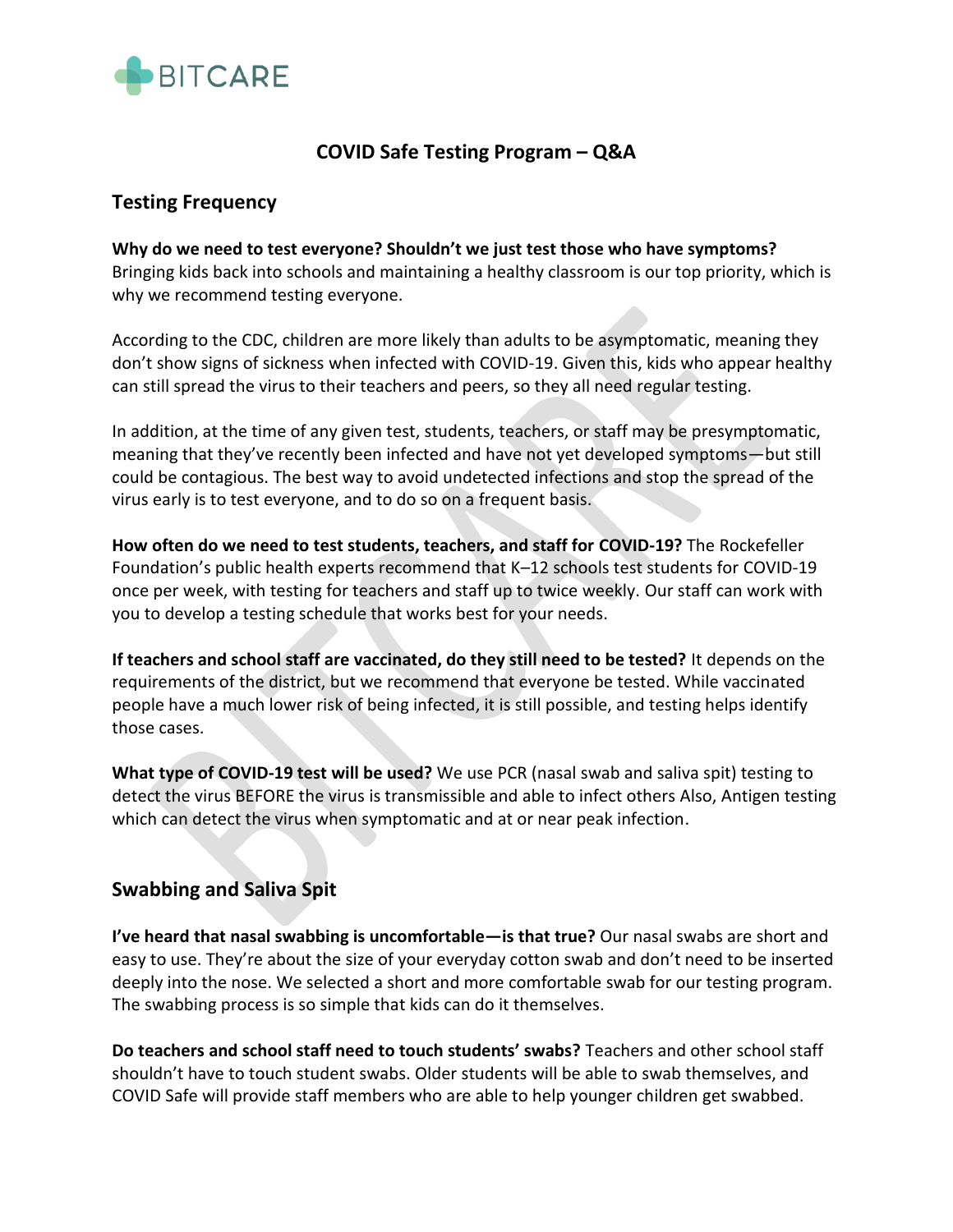

If students need additional assistance, we provide instructional how-to videos to share with students and "how to collect your sample" posters.

**Is Saliva Testing as accurate as nasal swabbing?** Saliva testing is as effective as the standard nasopharyngeal tests (nasal swab), according to a study by investigators at McGill University. Saliva tests are simpler, more comfortable, and equally as accurate with the right amount of saliva sample.

### **Testing Process**

**How does the actual COVID-19 testing process work?** We provide schools with collection kits that includes Saliva PCR spit tests and PCR nasal swab tests and 'How to' instructions that make it easy and more comfortable for students to collect their own samples. With supervision, students will be able to quickly spit in a saliva collection tube or swab their own noses and place their swab in a test tube.

Teachers and staff can then easily place the tubes into provided shipping packaging, and arrange for the package to be picked up for transport to labs where the samples will be tested. Test results are ready within 24–48 hours of sample collection. Schools can choose whether they would like teachers, school staff, and families to receive results via text or email—or if the school would like to manage communication of test results on their own.

#### **What if we can't hire new staff for COVID-19 testing?**

Our testing program was designed to minimize the need for new staffing resources or clinical professionals. Existing staff and teachers can access training materials and support that enable them to oversee testing. In cases where schools need additional support, we can work with you to develop a plan that fits your needs.

# **Next Steps**

#### **How do I create and implement a COVID-19 testing program for my school?**

The COVID Safe Testing Program offers a comprehensive, cost-effective solution that schools can adopt to quickly start COVID-19 testing. We designed the program based on recommendations from the nation's leading COVID-19 testing experts at the CDC and the Rockefeller Foundation so that you don't have to create your own program from scratch. We'll be there to help guide you—starting with the onboarding process and through any questions that come up when the program is in action.

**How do I sign up my district or school?** Contact us at COVIDSAFE@bitcare.co